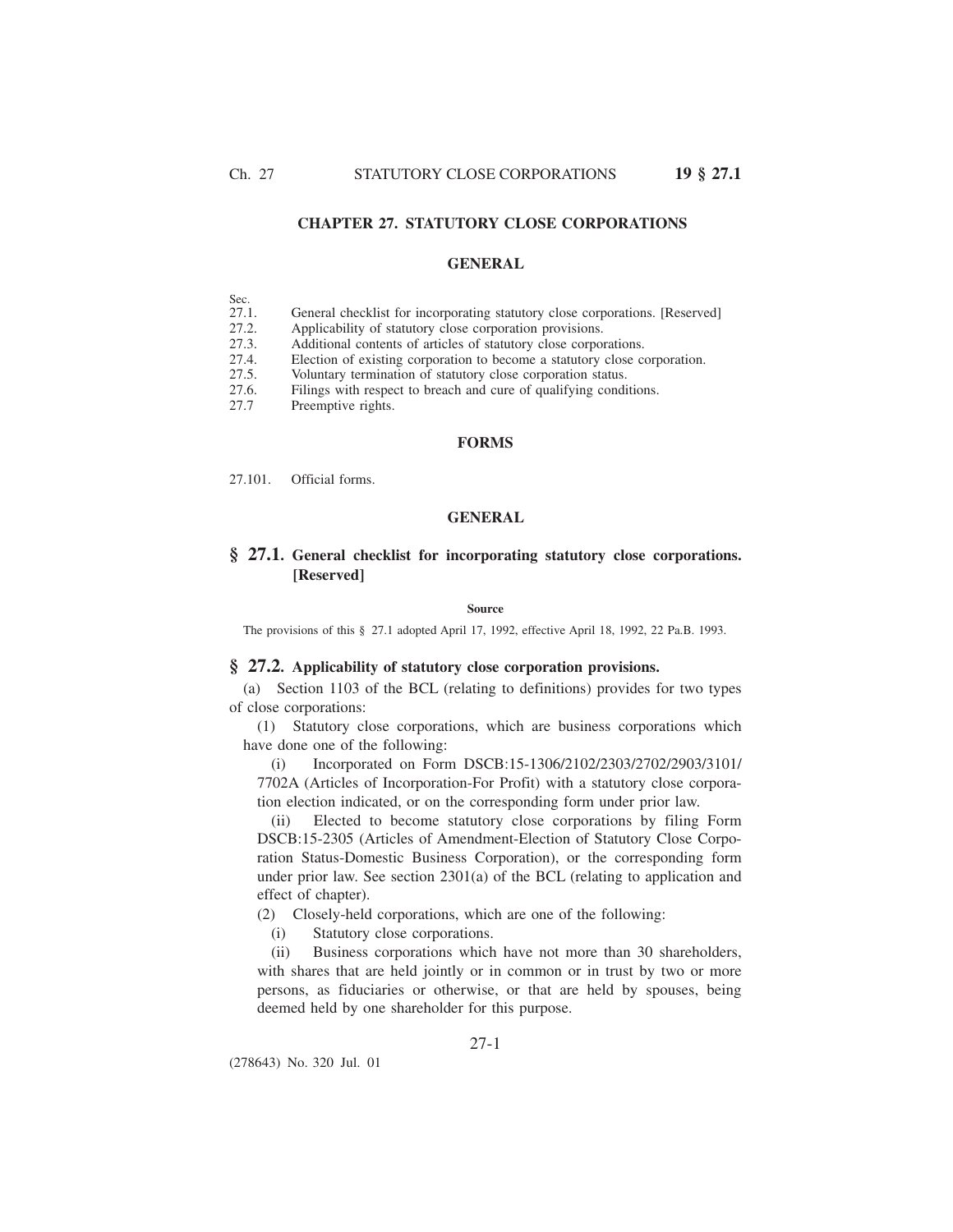# **19 § 27.3** DEPARTMENT OF STATE Pt. I

(b) Closely-held corporation status is automatic, and no filing in the Department shall be made with respect to the acquisition or termination of that status.

(c) Section 2301(a) of the BCL provides that a business corporation may not be simultaneously a statutory close corporation and a management corporation. A statutory close corporation may be one or more of the following: a nonstock corporation, a registered corporation, a professional corporation and an insurance corporation.

**Source**

The provisions of this § 27.2 adopted April 17, 1992, effective April 18, 1992, 22 Pa.B. 1993.

## **§ 27.3. Additional contents of articles of statutory close corporations.**

(a) Section 2304 of the BCL (relating to additional contents of articles of statutory close corporations) provides that in addition to the provisions otherwise required by the BCL, the articles of a statutory close corporation shall provide that neither the corporation nor a shareholder may make an offering of its shares of any class that would constitute a public offering within the meaning of the Securities Act of 1933 (15 U.S.C.A. §§ 77a—77aa) and that the articles of a statutory close corporation may set forth:

(1) The maximum number of persons who are entitled to be record holders or beneficial owners of its shares.

(2) The qualifications of shareholders, either by specifying classes of persons who shall be entitled to be holders of record of shares of any class or by specifying classes of persons who are not entitled to be holders of shares of a class, or both.

(b) Except as otherwise provided, for purposes of determining the number of holders of record or beneficial owners of the shares of a statutory close corporation, shares that are held jointly or in common or in a trust, by two or more persons, as fiduciaries or otherwise, or which are held by spouses, shall be treated as held by one shareholder.

### **Source**

The provisions of this § 27.3 adopted April 17, 1992, effective April 18, 1992, 22 Pa.B. 1993.

#### **Cross References**

This section cited in 19 Pa. Code § 27.5 (relating to voluntary termination of statutory close corporation status); and 19 Pa. Code § 27.6 (relating to filings with respect to breach and cure of qualifying conditions).

# **§ 27.4. Election of existing corporation to become a statutory close corporation.**

Section 2305 of the BCL (relating to election of an existing business corporation to become a statutory close corporation) provides that a business corporation

27-2

(278644) No. 320 Jul. 01

*2001 Commonwealth of Pennsylvania*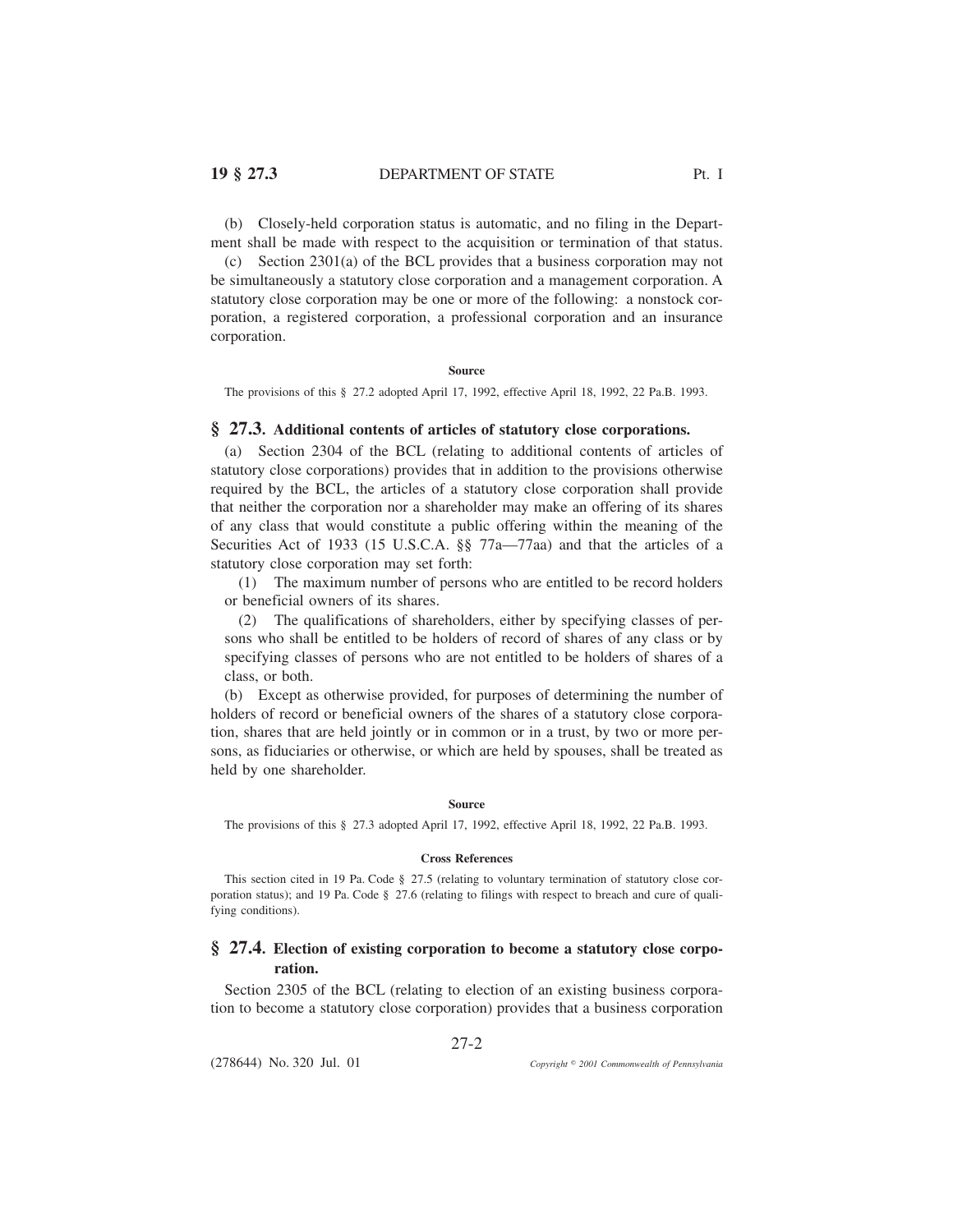may become a statutory close corporation by filing Form DSCB: 15-2305 (Articles of Amendment-Election of Statutory Close Corporation Status-Domestic Business Corporation).

#### **Source**

The provisions of this § 27.4 adopted April 17, 1992, effective April 18, 1992, 22 Pa.B. 1993.

# **§ 27.5. Voluntary termination of statutory close corporation status.**

Section 2307 of the BCL (relating to voluntary termination of statutory close corporation status by amendment of articles) provides that a statutory close corporation may voluntarily terminate its status by filing Form DSCB:15-1915 (Articles of Amendment-Domestic Business Corporation) which delete from its articles:

(1) The caption stating that it is a statutory close corporation.

(2) The provisions contemplated by § 27.3 (relating to additional contents of articles of statutory close corporations).

### **Source**

The provisions of this § 27.5 adopted April 17, 1992, effective April 18, 1992, 22 Pa.B. 1993.

#### **Cross References**

This section cited in 19 Pa. Code § 27.6 (relating to filings with respect to breach and cure of qualifying conditions).

## **§ 27.6. Filings with respect to breach and cure of qualifying conditions.**

(a) Section 2309(a) of the BCL (relating to involuntary termination of statutory close corporation status; proceeding to prevent loss of status) provides that if an event occurs as a result of which the provision included in the articles of a statutory close corporation under § 27.3 (relating to additional contents of articles of statutory close corporations) to qualify it as a statutory close corporation has been breached, the status of the business corporation as a statutory close corporation shall terminate unless:

(1) Within 30 days after the occurrence of the event or within 30 days after the event has been discovered, whichever is later, the corporation:

(i) Files in the Department Form DSCB: 15-2309A (Statement of Breach of Qualifying Condition-Statutory Close Corporation-Domestic Business Corporation).

(ii) Furnishes a copy of the statement to each shareholder.

(2) The corporation concurrently with the filing of the statement takes steps that are necessary to correct the situation that threatens its status as a statutory close corporation.

(b) Section 2309(c) of the BCL provides that when the situation that threatened the status of the corporation as a statutory close corporation has been remedied and if the corporation has not amended its articles in accordance with

(278645) No. 320 Jul. 01

27-3